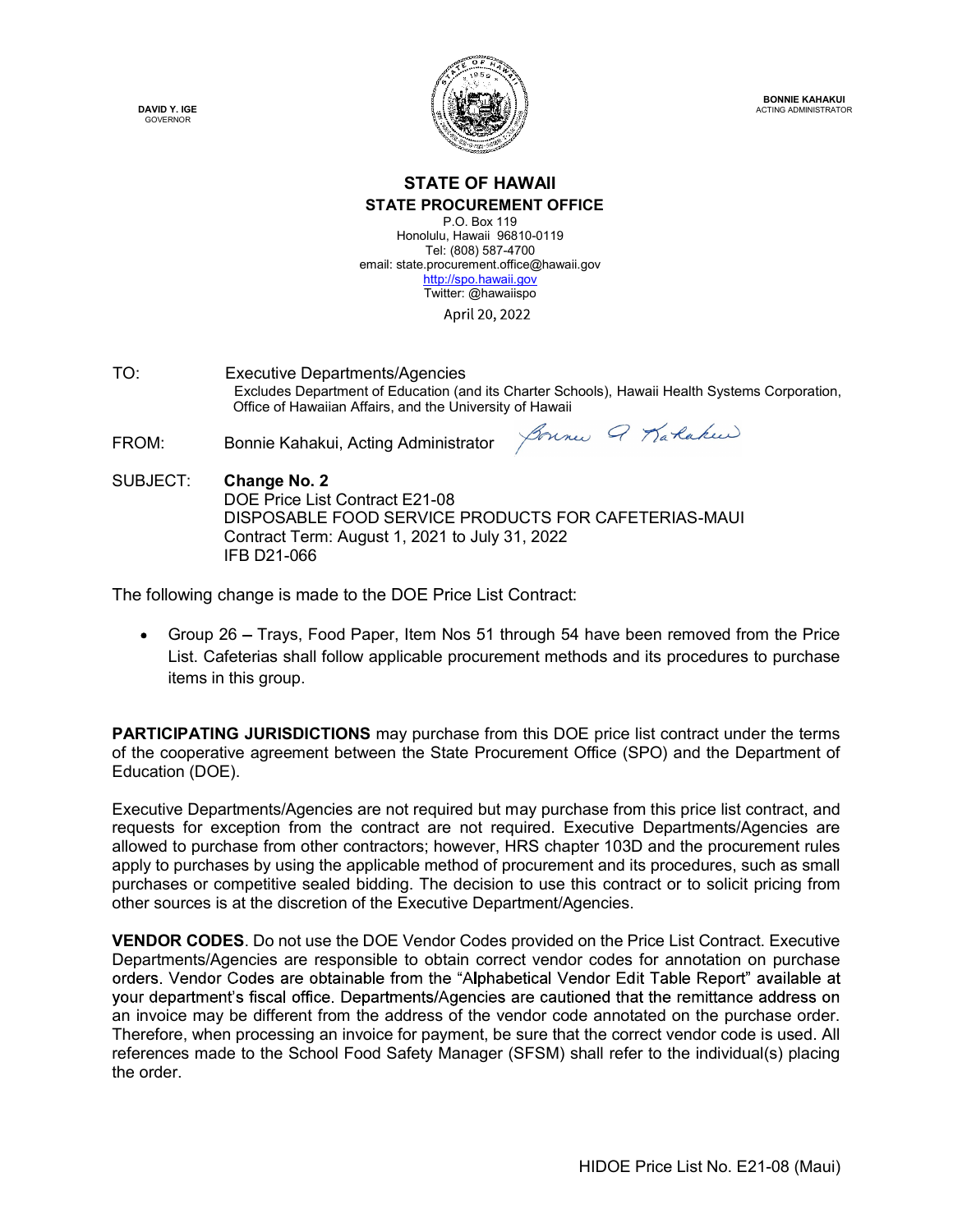COMPLIANCE PURSUANT TO HRS §103D-310(c). Prior to awarding this contract, the DOE verified compliance of the Contractor(s) named in the DOE Price List Contract No. E21-08. No further compliance verification is required prior to issuing a contract or purchase order when utilizing this contract.

PURCHASING CARD (pCard). The State of Hawaii Purchasing Card (pCard) is required to be used by the Executive department/agencies, excluding the DOE, HHSC, OHA, and UH for orders totaling less than \$2,500. For purchases of \$2,500 or more, agencies may use the pCard, subject to its credit limit, or issue a purchase order.

PURCHASE ORDERS may be issued for purchases of \$2,500 or more and for vendors who either do not accept the pCard, set minimum order requirements before accepting the pCard for payment, or who charge its customers a transaction fee for the usage.

DOE PRICE LIST CONTRACT NO. E21-08 shall be typed on purchase orders issued against this price list contract. For pCard purchases, the DOE Price List Contract No. E21-08 shall be notated on the appropriate transaction document.

VENDOR AND PRODUCT EVALUATION. Form SPO-012, to address concerns about this vendor list contract, is available to agencies at the SPO website: http://spo.hawaii.gov. Click on Forms on the home page. Submit all evaluation forms to marcus.lee@hawaii.gov. Include the DOE Price List Contract Number in the Description field of Form SPO-012. All references made to "School Food Service Branch" in the Vendor Product Evaluation clause shall refer to the State Agency.

PRICE OR VENDOR LIST CONTRACT AVAILABLE ON THE INTERNET at the SPO website: http://spo.hawaii.gov. Click on Price & Vendor List Contracts on the home page.

If you have any questions, please contact Marcus Lee at (808) 586-0567 or email marcus.lee@hawaii.gov.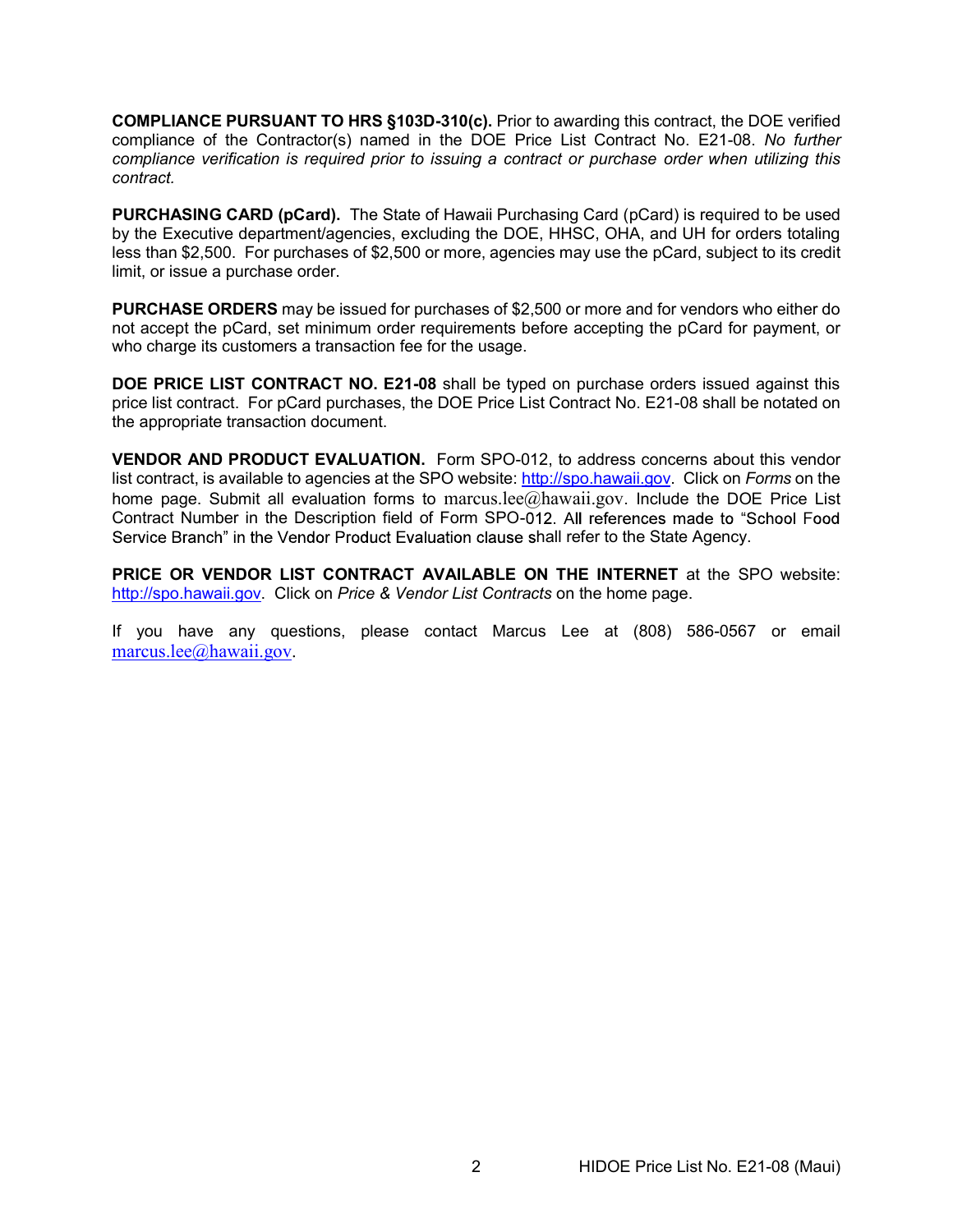HAWAII STATE DEPARTMENT OF EDUCATION<br>PROCUREMENT AND CONTRACTS BRANCH<br>Change No. 2<br>Hawaii State Department of Education Price List No. E21-08 (Maui) HAWAII STATE DEPARTMENT OF EDUCATION<br>PROCUREMENT AND CONTRACTS BRANCH<br>Hawaii State Department of Education Price List No. E21-08 (Maui)<br>August 1, 2021 – July 31, 2022 Change No. 2 Hawaii State Department of Education Price List No. E21-08 (Maui) CATION<br>RANCH<br>Change No. 2<br>Don Price List No. E21-08 (Maui)<br>August 1, 2021 – July 31, 2022<br>UCTS WAII STATE DEPARTMENT OF EDUCATION<br>
ROCUREMENT AND CONTRACTS BRANCH<br>
Change No. 2<br>
Hawaii State Department of Education Price List No. E21-08 (Maui)<br>
August 1, 2021 – July 31, 2022<br>
DISPOSABLE FOOD SERVICE PRODUCTS<br>
(IFB D STATE DEPARTMENT OF EDUCATION<br>
REMENT AND CONTRACTS BRANCH<br>
ii State Department of Education Price List No. E21-08 (Maui)<br>
August 1, 2021 – July 31, 2022<br>
SABLE FOOD SERVICE PRODUCTS<br>
(IFB D21-066 and IFB D22-042)<br>
(*Repla* 

HAWAII STATE DEPARTMENT OF EDUCATION<br>
FROCUREMENT AND CONTRACTS BRANCH<br>
Change No. 2<br>
Hawaii State Department of Education Price List No. E21-06 (Maui)<br>
August 1, 2021 – July 31, 2022<br>
ISPOSABLE FOOD SERVICE PRODUCTS<br>
(IFB HAWAII STATE DEPARTMENT OF EDUCATION<br>
PROCUREMENT AND CONTRACTS BRANCH<br>
Change No. 2<br>
Hawaii State Department of Education Price List No. E21-05 (Maul)<br>
August 1, 2021 – July 31, 2022<br>
ISPOSABLE FOOD SERVICE PRODUCTS<br>
(IFB to purchase items in this group.

|                                                                                                                                                                                                                                          |                                                                                                              |                                                          | Change No. 2<br>Hawaii State Department of Education Price List No. E21-08 (Maui) |
|------------------------------------------------------------------------------------------------------------------------------------------------------------------------------------------------------------------------------------------|--------------------------------------------------------------------------------------------------------------|----------------------------------------------------------|-----------------------------------------------------------------------------------|
|                                                                                                                                                                                                                                          | <b>DISPOSABLE FOOD SERVICE PRODUCTS</b><br>(IFB D21-066 and IFB D22-042)<br>(Replaces Price List No. E20-18) |                                                          | August 1, 2021 - July 31, 2022                                                    |
| Effective April 6, 2022, the following change is hereby made. Additions in bold on the attached                                                                                                                                          |                                                                                                              |                                                          |                                                                                   |
| Price List.<br>GROUP 26 - TRAYS, FOOD PAPER, Item Nos 51 through 54 have been removed from<br>$\bullet$<br>the Price List. Cafeterias shall follow applicable procurement methods and its procedures<br>to purchase items in this group. |                                                                                                              |                                                          |                                                                                   |
| Orders shall be placed with the CONTRACTORs listed below.                                                                                                                                                                                |                                                                                                              |                                                          |                                                                                   |
| Vendor                                                                                                                                                                                                                                   | <b>HIDOE</b><br><b>Vendor</b><br>Code                                                                        | <b>Telephone</b>                                         | Fax                                                                               |
| <b>Maui Chemical and Paper</b><br>Products Inc.<br>875 Alua Street<br>Wailuku, HI 96793<br>Contact:<br>Bessy Evangelista<br>bessyc@mauichem.net                                                                                          | 028795                                                                                                       | 808-244-7311                                             | 808-242-6722                                                                      |
| <b>Office Depot, LLC</b><br>80 South Hana Highway<br>Kahului, HI 96732<br>Contact:<br>Angela li<br>angela.ii@officedepot.com                                                                                                             | 146750                                                                                                       | Angela:<br>808-268-5505<br>Maui Support:<br>808-877-5041 | 808-871-6914                                                                      |
| Maui Support Team<br>Maui.Support@officedepot.com                                                                                                                                                                                        |                                                                                                              |                                                          |                                                                                   |
| <b>Triple F Holdings, LLC dba</b><br>Triple F Distributing Oahu, Kona<br>& Maui<br>770 Alua Street<br>Wailuku, HI 96793<br>Contact:<br>Colette Kanae<br>colette@fffhawaii.com                                                            | 044711                                                                                                       | 808-244-1550                                             | 808-244-1442                                                                      |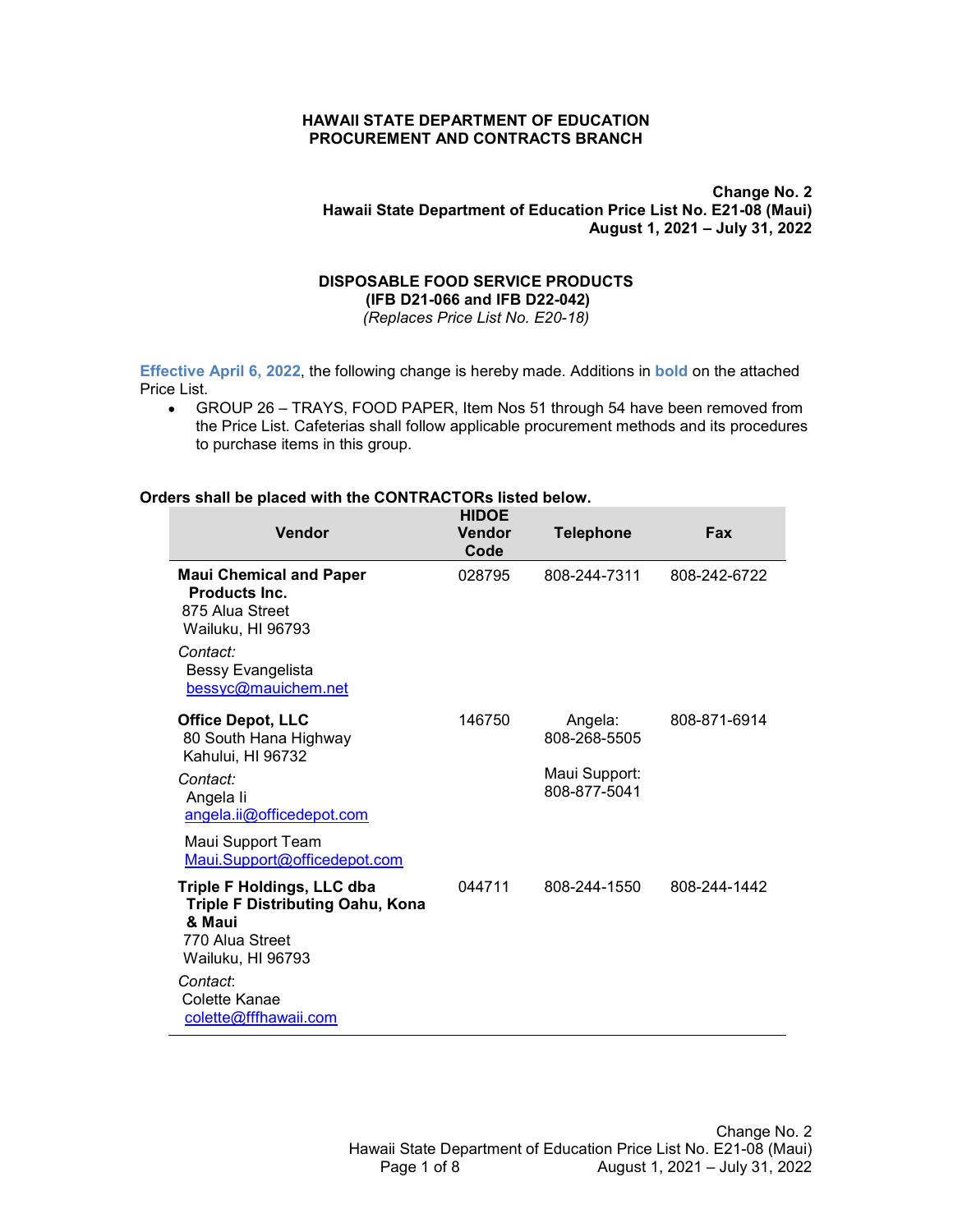#### GENERAL INFORMATION

The Procurement and Contracts Branch (PCB) of the (HIDOE) competitively solicited for the provision of Disposable Food Service Products on the Islands of Oahu, Maui, Molokai, and Lanai and has made awards to the Contractors named on the Attachment.

## BID PRICES

Unit bid prices shall include labor, equipment, delivery, materials, transportation, overhead, profit, all applicable taxes, and any other incidental and operational expenses incurred in the performance of all obligations hereunder. Unit bid price shall be the all-inclusive cost to the

**GENERAL INFORMATION**<br>The Procurement and Contracts Branch (PCB) of the (HIDOE) competitively solicited for the<br>provision of Disposable Food Service Products on the Islands of Oahu, Maui, Molokai, and Lanai<br>and has made aw GENERAL INFORMATION<br>The Procurement and Contracts Branch (PCB) of the (HIDOE) competitively solicited for the<br>provision of Disposable Food Service Products on the Islands of Oahu, Maui, Molokai, and Lanai<br>and has made awar **GENERAL INFORMATION**<br>The Procurement and Contracts Branch (PCB) of the (HIDOE) competitively solicited for the<br>provision of Disposable Food Service Products on the Islands of Oahu, Maui, Molokai, and Lanai<br>and has made aw GENERAL INFORMATION<br>The Procurement and Contracts Branch (PCB) of the (HIDOE) competitively solicited for the<br>provision of Disposable Food Service Products on the Islands of Oahu, Maui, Molokai, and Lanai<br>Unit bid prices s area. The Procurement and Contracts Branch (PCB) of the (HIDOE) competitively solicited for the<br>provision of Disposable Food Service Products on the Islands of Oahu, Maui, Molokai, and Lanai<br>and has made awards to the Contractor all applicable taxes, and any other incidental and operational expenses incurred in the<br>and incremente of all colligations herearder. Until the price shall be the all-inclustve cost to the<br>BTATE and no other changes will b

## STATE'S COMMITMENT

Pursuant to Section 3-121-6, HAR, it is mandatory that all STATE, Department of Education and Contracts Branch (PCB).

The jurisdictions under the Chief Procurement Officers of the State Procurement Office and the Judiciary may, but are not required to, utilize this price list.

# EXCEPTION FROM PRICE LIST

Felerias must justify the exception on the DOE Form 5, "Request<br>
com Price List" and fax to the HIDOE Procurement and Contracts<br>
obtained <u>prior</u> to purchase and the usual procurement rules and<br>
anses. The original Form 5 ials must justify the exception on the DOE From 5, "Request<br>Price List" and fax to the HIDOE Procurement and Contracts<br>ained <u>prior</u> to purchase and the usual procurement rules and<br>s. The original Form 5 must be attached t the price and the HIDOE careforias in the HIDOE Frocurement and Contracts method of the STATE and no other charges will be homored.<br>
Unit bid price shall be the all-inclusive cost to the DF or performance of all collidatio The Unit of the Based on delivery to the Department of Education school cafeteria, office,<br>On participating State agency address indicated on the PO or order forms; unit bid price shall,<br>upon school/office request, include Unit bid prices shall be based on delivery to the Department of Education school carfeteria, office,<br>or participating State agency address indicated on the PO or order forms; unit bid price shall,<br>oupon school/office reque or participating State agency address indicated on the PO or order forms; unit bid price shall,<br>upon school/office request, include the stacking of delivered items in a previously-cleared storage<br>area.<br>**STATE'S COMMITMENT** procedures apply to such purchases. The original Form 5 must be attached to payment documents. terias purchase from price lists issued by the 'STATE', Department of Education, Procurement<br>
Contracts Branch (PCB).<br>
Jurisdictions under the Chief Procurement Officers of the State Procurement Office and the<br>
ciary may,

### ORDERING PROCEDURES

- Orders must be placed ten (10) business days prior to requested delivery date.
- $\bullet$
- price list.
- When revising orders, SFSM must remember to state "Revised" and date of revision on new order. Failure to do so may result in a duplicate order.
- SFSM should retain this price list for future reference to specific terms and conditions related to items purchased.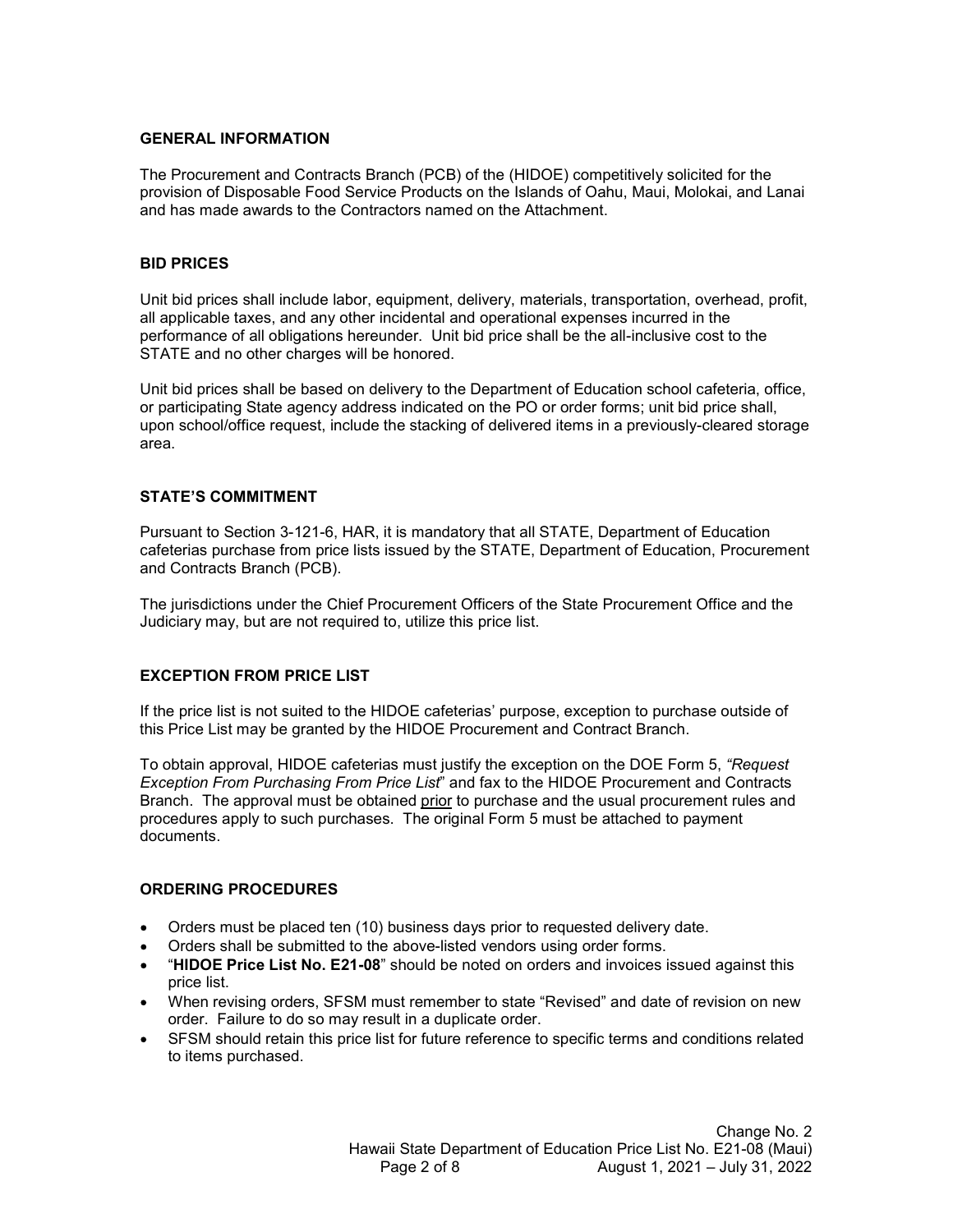### DELIVERY AND ACCEPTANCE

Deliveries of all orders shall be completed within ten (10) business days after receipt of order. For orders received prior to ten (10) business days of requested delivery dates, CONTRACTOR **DELIVERY AND ACCEPTANCE**<br>Deliveries of all orders shall be completed within ten (10) business days after receipt of order.<br>For orders received prior to ten (10) business days of requested delivery dates, CONTRACTOR<br>shall **DELIVERY AND ACCEPTANCE**<br>Deliveries of all orders shall be completed within ten (10) business days after receipt of order.<br>For orders received prior to ten (10) business days of requested delivery dates, CONTRACTOR<br>shall designated on the orders. For Molokai and Lanai, deliveries may be made to the Island's dock or to the address designated on the orders.

DELIVERY AND ACCEPTANCE<br>Deliveries of all orders shall be completed within ten (10) business days after receipt of order.<br>For orders received prior to ten (10) business days of requested delivery dates, CONTRACTOR<br>shall de totaling less than FIFTY DOLLARS (\$50.00) shall be made available on a "will call" basis within 24 hours after receipt of order. Delivery of orders totaling less than \$50.00 may be made at the DELIVERY AND ACCEPTANCE<br>
Deliveries of all orders shall be completed within ten (10) business days after receipt of order.<br>
For orders received prior to ten (10) business days of requested delivery dates, CONTRACTOR<br>
Shall deliver all items outstanding at the end of the award period if order was received during the award period. DELIVERY AND ACCEPTANCE<br>Deliveries of all orders shall be completed within ten (10) business days after receipt of order.<br>For orders recoeived prior to ten (10) business days of requested delivery dates. CONTRACTOR<br>Shall d **DELIVERY AND ACCEPTANCE**<br>Deliveries of all orders shall be completed within ten (10) business days after receipt of order.<br>For orders received prior to ten (10) business days of requested delivery dates, CONTRACTOR<br>Shall **DELIVERY AND ACCEPTANCE**<br>Deliveries of all orders shall be completed within ten (10) business days after receipt of order.<br>For orders received prior to ten (10) business days of requested delivery dates. CONTRACTOR<br>For or

shall stack delivered cases in a previously-cleared storage area. For Maui, deliveries shall be scheduled for at least two (2) non-consecutive business days per week per district or geographical area. (Note: Friday and Monday are considered "consecutive business days" since no business is transacted on Saturday and Sunday.)

Cafeteria personnel should check accuracy of delivery (quantity and quality) prior to acceptance of delivery.

# PRODUCT QUALITY

The minimum order for delivery shall be FIFTY DOLLARS (\$50.00). For Oahu and Maui, orders<br>The minimum order for delivery shall be FIFTY DOLLARS (\$50.00). For Oahu and Maui, orders<br>to this calculary less than FIFTY DOLLARS kind. Product shall be free from defects that may render it unfit to use. Damaged or rejected The minimum order for delivery shall be FIFTY DOLLARS (\$50.00). For Oahu and Maui, orders<br>totaling less than FIFTY DOLLARS (\$60.00) shall be made available on a "will call" basis within<br>24 hours after necelly of order. Del totaling less than FIFTY DOULARS (\$50.00) shall be made available on a "will call" basis within 24 hours after receipt of order. Delivery of orders to falling sless than 150.00 may be made at the CONTRACTOR's option and ac within seven (7) calendar days from the date of non-acceptance or rejection of product by the STATE. Delivery beyond the seven (7) calendar days for replacement of damaged or rejected products may be allowed upon approval from the ordering entity. Products shall meet all applicable federal and state regulations. Deliveries to STATE. Department of Education school cafeterias and participating State agencies<br>the that the made between 6:00 a.m. and 2:00 a.m. dupon the STATE's request, CONTRACTOR<br>scheduled for a least wor (2) non-cons geographical area. (Note: Friday and Monday are considered "consecutive business days" since<br>geographical area. (Note: Friday and Monday are considered "consecutive business days" since<br>carefering personnel should check ac products not conforming to the seedfractions. Such stop order shall not relieve the specifications of delivery.<br>
Cafeteria personnel should check accuracy of delivery (quantity and quality) prior to acceptance<br>
of delivery Cafeteria personnel should check accuracy of delivery (quantity and quality) prior to acceptance<br>of delivery.<br>PRODUCT QUALITY<br>Products furnished under this agreement shall be new and of the best quality of its respective<br>P Products furnished under this agreement shall be new and of the best quality of its respective<br>kind. Product shall be free from defects that may render it unfil to use. Damaged or rejected<br>products shall be immediately rem Products furnished under this agreement shall be new and of the best quality of its respective<br>kind. Products shall be firem fielders that may render it unfit to use. Damaged or rejected<br>products shall be immediately remov required by the specifications. Replacement of damaged or rejected products must be completed<br>within seven (7) calendar days for melasted promacceptatines or rejected of product by the<br>STATE. Delivery beyond the seven (7)

responsibility imposed upon it by the award. No payment, whether partial or final, shall be construed to be an acceptance of unacceptable products.

any way terminate, cancel, or abrogate the award or any part thereof.

#### FAILURE TO DELIVER

even (7) calendar days for replacement of damaged or rejected<br>approval from the ordering entity. Products shall meet all<br>gulations.<br>any rejected product shall not relieve the CONTRACTOR from the<br>by the award. No payment, w ions.<br>
Iron the ordering entity. Products shall meet all<br>
ions.<br>
Tejected product shall not relieve the CONTRACTOR from the<br>
e award. No payment, whether partial or final, shall be<br>
inacceptable products.<br>
Ion may, at any temporarily out of stock, it shall be the CONTRACTOR's responsibility to notify the ordering cafeteria or participating State agency of the shortages on the awarded items at least five (5)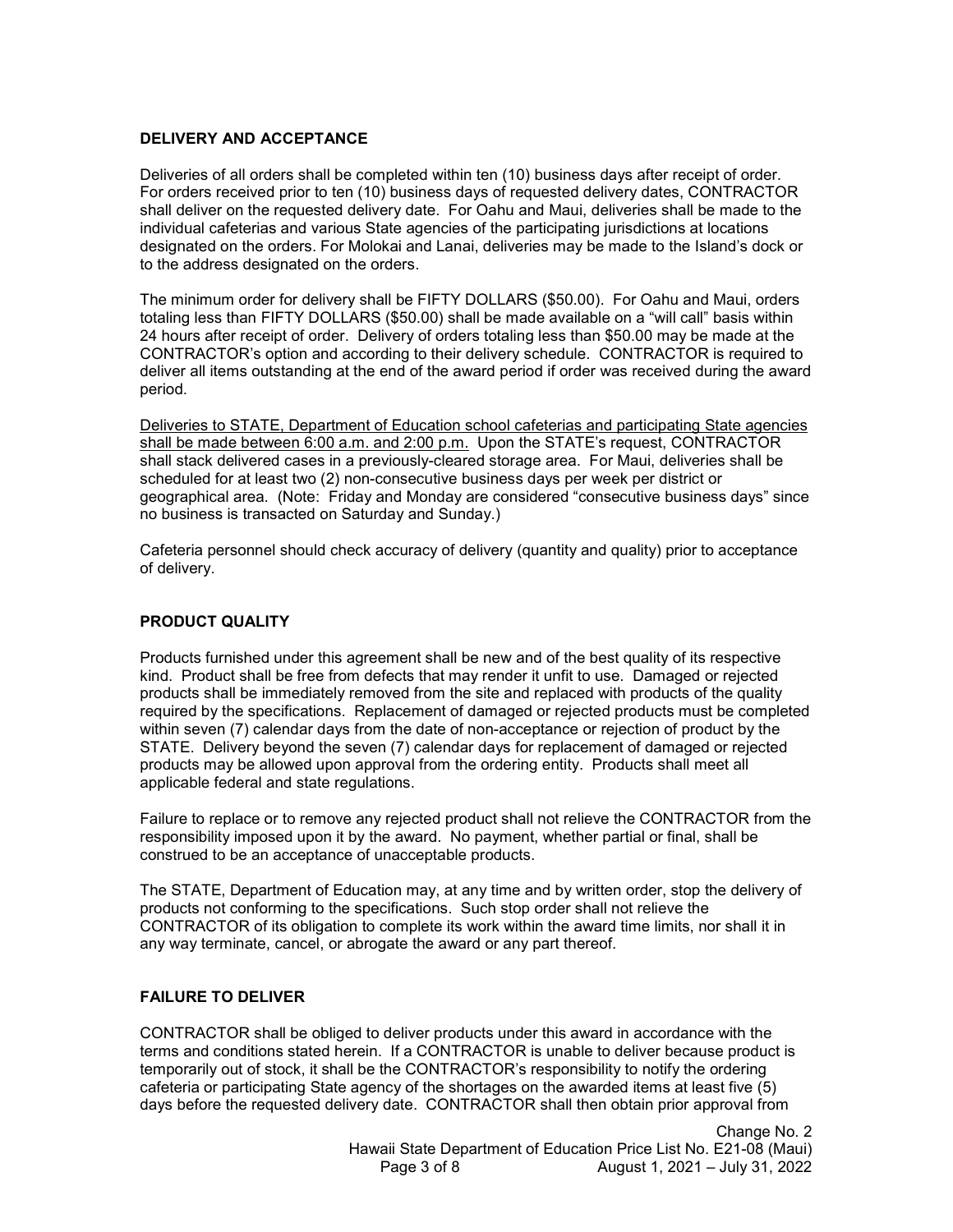the STATE, Department of Education, SFSB and the ordering cafeteria or State agency to deliver an acceptable substitute, at the same bid price and under the same terms and conditions of this award. It shall be the CONTRACTOR's responsibility to obtain an acceptable substitute. In the the STATE, Department of Education, SFSB and the ordering cafeteria or State agency to deliver<br>an acceptable substitute, at the same bid price and under the same terms and conditions of this<br>award. It shall be the CONTRACT STATE reserves the right to terminate the award and/or initiate the debarment process pursuant to Chapter 3-126, Legal and Contractual Remedies, HAR. the STATE, Department of Education, SFSB and the ordering cafeteria or State agency to deliver<br>an acceptable substitute, at the same bid price and under the same terms and conditions of this<br>award. It shall be the CONTRACT the STATE, Department of Education, SFSB and the ordering cafeteria or State agency to deliver<br>an acceptable substitute, at the same bid price and under the same terms and conditions of this<br>award. It shall be the CONTRACT the STATE, Department of Education, SFSB and the ordering cafeteria or State agency to deliver<br>an acceptable substitute, at the same bid price and under the same terms and conditions of this<br>event. It shall be the CONTRACT the STATE, Department of Education, SFSB and the ordering cafeteria or State agency to deliver<br>an acceptable substitute, at the same bid price and under the same terms and conditions of this<br>event. It stall be the CONTRACT the STATE, Department of Education, SFSB and the ordering cafeteria or State agency to deliver an acceptable substitute, at the same bid price and under the same terms and conditions of this award. It shall be the CONTRACT the STATE, Department of Education, SFSB and the ordering cafeteria or State agency to deliver<br>an acceptable substitute, at the same bid price and under the same terms and conditions of this<br>eavard. It shall be the CONTRAC

## VENDOR AND PRODUCT EVALUATION

The School Food Services Branch will distribute SFSB Form 12, Evaluation of Goods and<br>Services, to the School Food Service Managers with the issuance of the resulting price list.

Department of Education, School Food Services Branch as to what remedies have or will be taken to correct the problem. If product quality is not corrected and the complaint(s) persist, steps will be taken to delete the product from the price list.

Department of Education, School Food Services Branch will notify the CONTRACTOR. Within complaint, and inform the STATE, Department of Education, School Food Services Branch of action taken. STATE reserves the right to terminate the award and/or initiate the debarment process pursuant<br>to Chapter 3-126, Legal and Contractual Remedies, HAR.<br>VENDOR AND PRODUCT EVALUATION<br>The School Food Services Branch will distr to Chapter 3-126, Legal and Contractual Remedees, HAR.<br>
WENDOR AND PRODUCT EVALUATION<br>
The School Food Services Branch will distribute SFSB Form 12, Evaluation of Goods and<br>
Services, to the School Food Services Branch wil **quality. CONTRACTOR** shall follow up with the manufacturer and respond to the STATE.<br>Department of Education, School Food Services Branch as to what remedies have or will be<br>diaten to correct the problem. If product quali Department of Education, School Food Services Branch as to what remedies have or will be particle and to correct the problem. If product quality is not corrected and the complaint(s) persist, taken to correct the problem.

debarment process pursuant to Chapter 3-125, HAR, Legal and Contractual Remedies.

The resolving of complaints pursuant to product and CONTRACTORs evaluation notifications shall be done at no additional charge to the STATE.

#### INVOICING

NTRACTOR shall forward an original and one (1) copy of the<br>Department of Education cafeteria or the participating State agency<br>tot descriptions exactly as stated on the STATE, Department of<br>bhould reference both the Price as listed on the order. scholar the CONTRACTOR consistently receive complaints for poor service or refuses to resolve the complaints, the STATE reserves the right to terminate the agreement and/or initiate the debarment process pursuant to Chapte **INVOICING**<br>
Upon delivery of products, CONTRACTOR shall forward an original and one (1) copy of the<br>
unvoice directly to the STATE, Department of Education cafeteria or the participating State agency<br>
as listed on the ord

All invoices shall include product descriptions exactly as stated on the STATE, Department of Education price list. Invoices should reference both the Price List number and the solicitation number.

# PAYMENT

ACTOR shall forward an original and one (1) copy of the<br>artment of Education cafeteria or the participating State agency<br>secriptions exactly as stated on the STATE, Department of<br>d reference both the Price List number and of an accepted invoice and satisfactory delivery of goods or performance of the services, to make payment.

# VENDOR COMPLIANCE (TAX CLEARANCE)

HIDOE schools and offices are not required to obtain the compliance documents (including a tax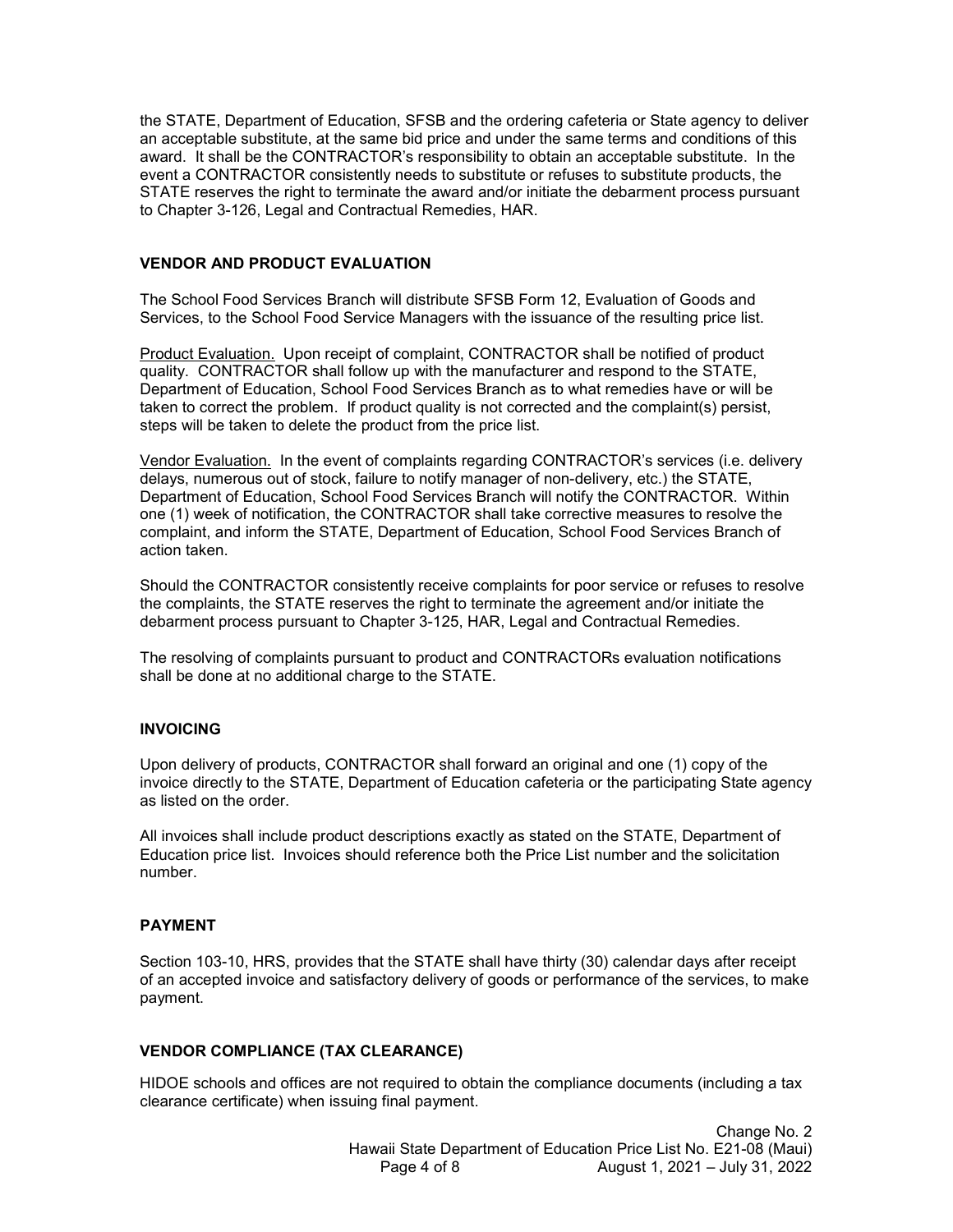#### **INQUIRIES**

Questions relating to this price list may be directed to the following persons:

For Program inquiries, contact Iris Fujimoto, School Food Services Branch, at telephone (808) 784-5500 or via email at iris.fujimoto@k12.hi.us.

For Procurement inquiries, contact Wendy Ebisui, Procurement and Contracts Branch, at telephone (808) 675-0130 or via email at wendy ebisui@k12.hi.us.

Hawaii State Department of Education Procurement and Contracts Branch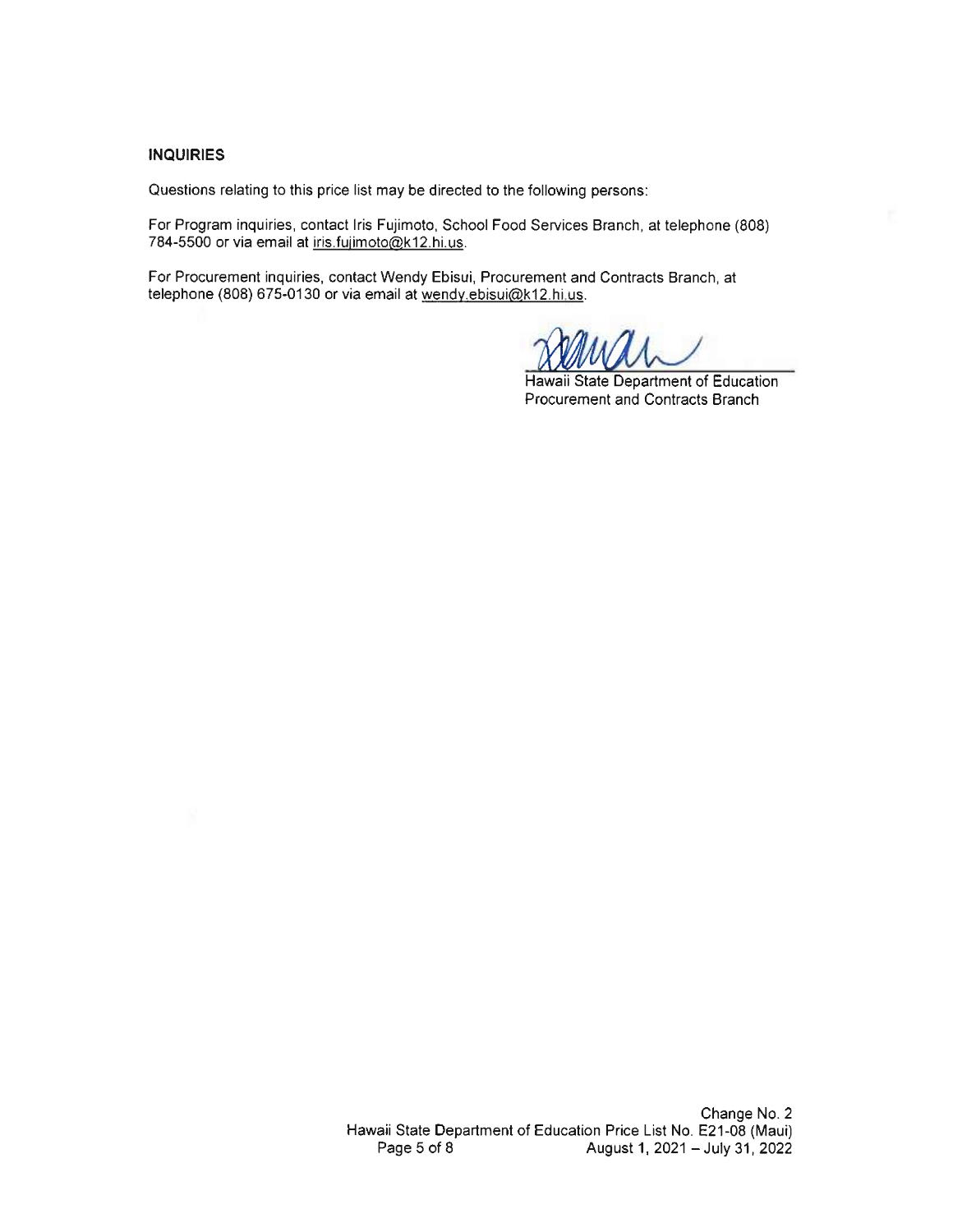| Item<br>No. | Description                                                          | Quantity per<br>Unit |                     | Manufacturer/Brand Name & Product<br>Number |     | Price per<br>Pack/Case |                                                                                                                     |
|-------------|----------------------------------------------------------------------|----------------------|---------------------|---------------------------------------------|-----|------------------------|---------------------------------------------------------------------------------------------------------------------|
|             | <b>GROUP 1 - BAGS, FOOD STORAGE</b>                                  |                      |                     |                                             |     |                        |                                                                                                                     |
| 1           | 1 gallon, freezer.                                                   | 250                  | bags/pack           | Foodhandler 20-FH60                         | \$  |                        | 15.52 /pack Office Depot, LLC                                                                                       |
| 2           | 2 gallon, freezer.                                                   | 100                  | bags/pack           | Food Handler 20-FH70                        | \$  |                        | 12.99 /pack Office Depot, LLC                                                                                       |
| 3           | Sandwich Size.                                                       | 1000                 | bags/pack           | Food Handler 021-0606                       | \$  |                        | 18.11 /pack Office Depot, LLC                                                                                       |
|             |                                                                      |                      |                     |                                             |     |                        |                                                                                                                     |
|             | <b>GROUP 2 - BAGS, WAXED</b>                                         |                      |                     |                                             |     |                        | Triple F Holdings, LLC dba Triple F                                                                                 |
| 4           | Sandwich Size. Max 1000/bx                                           | 1000                 | bags/box            | BROWN PAPER GOODS-7A02                      | -\$ | 19.54 /box             | Distributing Oahu, Kona & Maui                                                                                      |
|             | <b>GROUP 3 - BAGS, PLASTIC HANDLE-LESS CARRYOUT (OAHU ONLY)</b>      |                      |                     |                                             |     |                        |                                                                                                                     |
| 5           | Handle-less carryout bag. Max<br>1000/cs                             | N/A                  | bags/case           | N/A                                         |     | /case N/A<br>N/A       |                                                                                                                     |
|             | GROUP 4 - BAGS, PLASTIC DIE CUT CARRYOUT (MAUI, MOLOKAI, LANAI ONLY) |                      |                     |                                             |     |                        |                                                                                                                     |
| 6           | Die cut handle carryout bag. Min<br>$250$ /cs                        | 250                  | bags/case           | Island Plastic Bags M-HDW12822DC \$         |     |                        | 47.74 /case Office Depot, LLC                                                                                       |
|             | <b>GROUP 5 - CONTAINERS, FOOD PAPER</b>                              |                      |                     |                                             |     |                        |                                                                                                                     |
| 7           | 6 oz. capacity. Max 1000/cs                                          | 1000                 | containers/         | HUHTAMAKI 52597                             | \$  | 79.26 /case            | Triple F Holdings, LLC dba Triple F                                                                                 |
| 8           | 8 oz. capacity. Max 1000/cs                                          | 1000                 | case<br>containers/ | HUHTAMAKI 71037                             | \$  | 63.85 /case            | Distributing Oahu, Kona & Maui<br>Triple F Holdings, LLC dba Triple F                                               |
|             |                                                                      |                      | case<br>containers/ |                                             |     |                        | Distributing Oahu, Kona & Maui<br>Triple F Holdings, LLC dba Triple F                                               |
| 9           | 10 oz. capacity. Max 1000/cs                                         | 1000                 | case<br>containers/ | HUHTAMAKI 71037                             | \$  | 63.85 /case            | Distributing Oahu, Kona & Maui<br>Triple F Holdings, LLC dba Triple F                                               |
| 10          | 12 oz. capacity. Min 500/cs                                          | 1000                 | case                | HUHTAMAKI 71226                             | \$  | 85.60 /case            | Distributing Oahu, Kona & Maui<br>Triple F Holdings, LLC dba Triple F                                               |
|             | 11 16 oz. capacity. Min 500/cs                                       | 1000                 | containers/<br>case | HUHTAMAKI 71840                             | \$  | 96.54 /case            | Distributing Oahu, Kona & Maui                                                                                      |
| 12          | Lids for 6 oz. bowls, paper<br>vented. Min 500/cs                    | 1000                 | lids/case           | HUHTAMAKI 71870                             | \$  | 101.75 /case           | Triple F Holdings, LLC dba Triple F<br>Distributing Oahu, Kona & Maui                                               |
| 13          | Lids for 8 oz. bowls, paper<br>vented. Min 500/cs                    | 1000                 | lids/case           | HUHTAMAKI 71870                             | \$  | 101.75 /case           | Triple F Holdings, LLC dba Triple F<br>Distributing Oahu, Kona & Maui                                               |
| 14          | Lids for 10 oz. bowls, paper<br>vented. Min 500/cs                   | 1000                 | lids/case           | HUHTAMAKI 71870                             | \$  | 101.75 /case           | Triple F Holdings, LLC dba Triple F<br>Distributing Oahu, Kona & Maui                                               |
| 15          | Lids for 12 oz. bowls, paper<br>vented. Min 500/cs                   | 1000                 | lids/case           | HUHTAMAKI 71870                             | \$  | 101.75 /case           | Triple F Holdings, LLC dba Triple F<br>Distributing Oahu, Kona & Maui                                               |
| 16          | Lids for 16 oz bowls, paper<br>vented. Min 500/cs                    | 1000                 | lids/case           | HUHTAMAKI 71870                             | \$  | 101.75 /case           | Triple F Holdings, LLC dba Triple F<br>Distributing Oahu, Kona & Maui                                               |
|             |                                                                      |                      |                     |                                             |     |                        |                                                                                                                     |
|             | <b>GROUP 6 - CONTAINERS, 1-COMPARTMENT FOLDED TOP</b>                |                      | containers/         |                                             |     |                        |                                                                                                                     |
|             | 17 16 oz. Min 300/case                                               | 300                  | case<br>containers/ | Sabert 42050160FPC300                       | \$  | 82.51 /case            | Office Depot, LLC                                                                                                   |
|             | 18 24 oz. Min 200/case                                               | 200                  | case                | Sabert 43070240FPC200                       | \$  |                        | 73.28 /case Office Depot, LLC                                                                                       |
|             | <b>GROUP 7 - CONTAINERS, 1-COMPARTMENT, LID SEPARATE</b>             |                      |                     |                                             |     |                        |                                                                                                                     |
|             | 19 36 oz. Min 300/case                                               | 300                  | containers/<br>case | Sabert 430900360D300                        | \$  | 103.21 /case           | Office Depot, LLC                                                                                                   |
|             | 20 Lid for 36 oz. Min 300/cs                                         | 300                  | lids/case           | Sabert 51601F300PULP                        | \$  |                        | 78.40 /case Office Depot, LLC                                                                                       |
|             | GROUP 8 - CONTAINERS, 3-COMPARTMENTS, HINGED, ~8" x 8"               |                      |                     |                                             |     |                        |                                                                                                                     |
|             | 21 3-comp. hinged. Min 150/cs                                        | 150                  | containers/<br>case | Nature Now PLA-NN-83                        | \$  |                        | 78.75 /case Maui Chemical and Paper Products Inc.                                                                   |
|             | GROUP 9 - CONTAINERS, 3-COMPARTMENTS, HINGED, ~9" x 9"               |                      |                     |                                             |     |                        |                                                                                                                     |
|             | 22 3-comp. hinged. Min 150/cs                                        | 150                  | containers/         | Nature Now PLA-NN-93                        | \$  |                        | 89.10 /case Maui Chemical and Paper Products Inc.                                                                   |
|             |                                                                      |                      | case                |                                             |     |                        |                                                                                                                     |
|             | <b>GROUP 10 - CONTAINERS, 2-COMPARTMENTS, HINGED</b>                 |                      | containers/         |                                             |     |                        |                                                                                                                     |
|             | 23 2-comp. hinged. Min 250/cs                                        | 250                  | case                | Luzhou D-LZ-P-SH89-2                        | \$  |                        | 41.71 /case Office Depot, LLC                                                                                       |
|             | <b>GROUP 11 - CONTAINERS 1-COMPARTMENT, HINGED</b>                   |                      |                     |                                             |     |                        |                                                                                                                     |
|             |                                                                      |                      |                     | Page 6 of 8                                 |     |                        | Change No. 2<br>Hawaii State Department of Education Price List No. E21-08 (Maui)<br>August 1, 2021 - July 31, 2022 |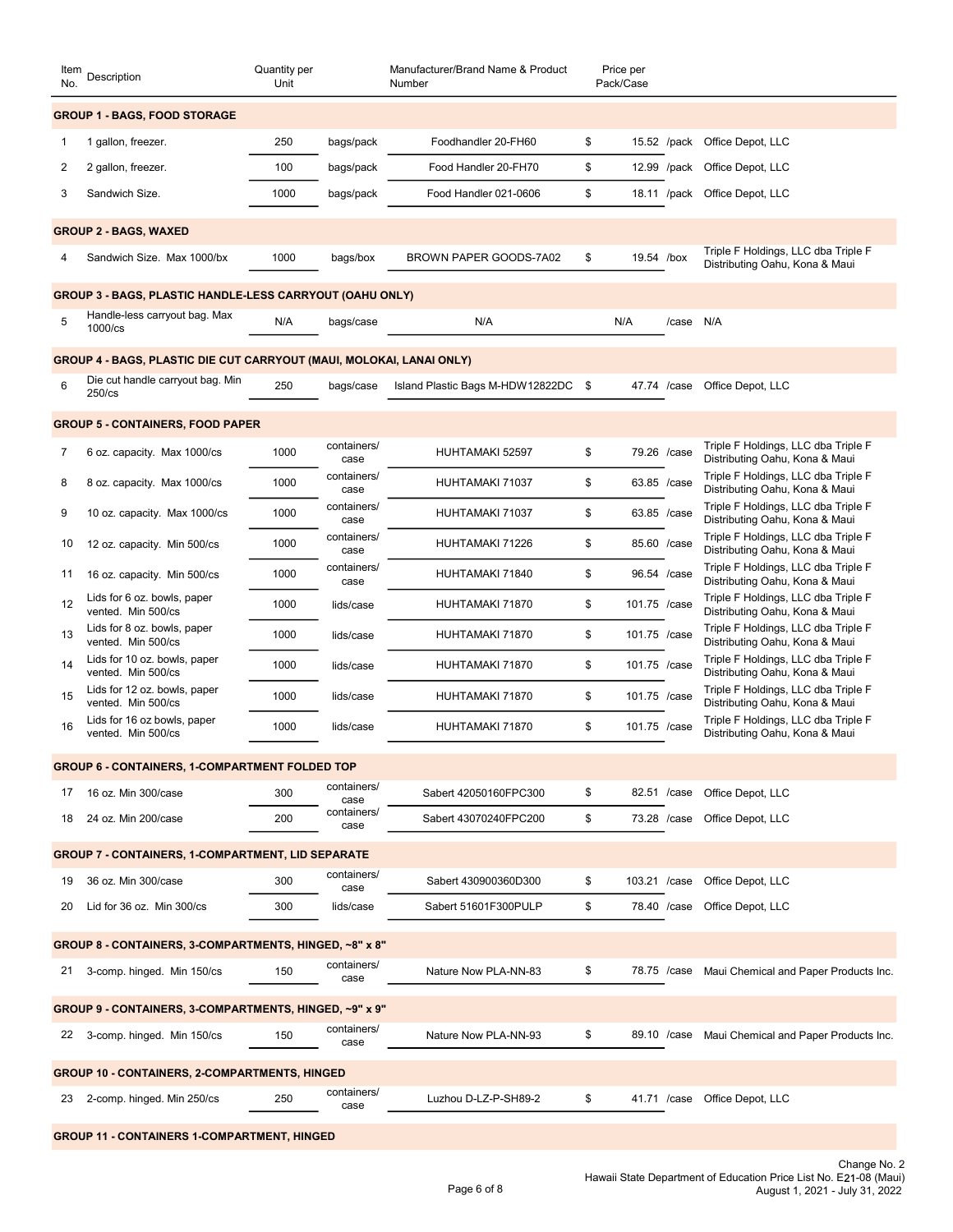| No. | Item Description                                     | Quantity per<br>Unit |                     | Manufacturer/Brand Name & Product<br>Number | Price per<br>Pack/Case |                                                                                                                     |
|-----|------------------------------------------------------|----------------------|---------------------|---------------------------------------------|------------------------|---------------------------------------------------------------------------------------------------------------------|
|     | 24 1-comp. hinged. Max 500/cs                        | 500                  | containers/<br>case | Luzhou D-LZ-A-SH06                          | \$                     | 60.89 /case Office Depot, LLC                                                                                       |
|     | <b>GROUP 12 - COVERS FOR BUN PAN</b>                 |                      |                     |                                             |                        |                                                                                                                     |
| 25  | Bag. Min 200/cs                                      | 200                  | bags/case           | Foodhandler 22-PB27                         | \$                     | 13.23 /case Office Depot, LLC                                                                                       |
| 26  | Rack cover. Min 50/cs                                | 50                   | covers/case         | Foodhandler 22-SB52D                        | \$                     | 14.21 /case Office Depot, LLC                                                                                       |
|     | GROUP 13 - CUPS, COLD, POLYLACTIC ACID (PLA), TALL   |                      |                     |                                             |                        |                                                                                                                     |
|     | 27 9 oz., PLA, tall. Min 1000/cs                     | 1000                 | cups/case           | Greenstripe by Eco EP-CC9S-GS               | \$                     | 91.13 /case Office Depot, LLC                                                                                       |
| 28  | Lids for 9 oz. cup, PLA flat. Min                    | 1000                 | lids/case           | Greenstripe by Eco EP-FLCC                  | \$                     | 62.15 /case Office Depot, LLC                                                                                       |
|     | 1000/cs                                              |                      |                     |                                             |                        |                                                                                                                     |
|     | <b>GROUP 14 - CUPS, SOUFFLÉ, PAPER</b>               |                      |                     |                                             |                        |                                                                                                                     |
|     | 29 5-1/2 oz. cup. Max 5000/cs                        | 5000                 | cups/case           | Genpak F550                                 | \$                     | 85.34 /case Office Depot, LLC                                                                                       |
|     | <b>GROUP 15 - CUTLERY, POLYACTIC ACID (PLA)</b>      |                      |                     |                                             |                        |                                                                                                                     |
|     | 30 Forks. Min 500/cs                                 | 500                  | forks/case          | HUHTAMAKI-88034                             | \$<br>13.92 /case      | Triple F Holdings, LLC dba Triple F<br>Distributing Oahu, Kona & Maui                                               |
| 31  | Spoons. Min 500/cs                                   | 500                  | spoons/case         | HUHTAMAKI-88036                             | \$<br>14.18 /case      | Triple F Holdings, LLC dba Triple F<br>Distributing Oahu, Kona & Maui                                               |
|     | 32 Knives. Min 500/cs                                | 500                  | knives/case         | HUHTAMAKI-88033                             | \$<br>13.62 /case      | Triple F Holdings, LLC dba Triple F<br>Distributing Oahu, Kona & Maui                                               |
|     | GROUP 16 - CUTLERY, 100% WOODEN                      |                      |                     |                                             |                        |                                                                                                                     |
|     | 33 Forks. Min 500/cs                                 | 1000                 | forks/case          | HOFFMASTER-883330                           | \$<br>22.48 /case      | Triple F Holdings, LLC dba Triple F<br>Distributing Oahu, Kona & Maui                                               |
| 34  | Spoons. Min 500/cs                                   | 1000                 | spoons/case         | HOFFMASTER-883332                           | \$<br>23.29 /case      | Triple F Holdings, LLC dba Triple F<br>Distributing Oahu, Kona & Maui                                               |
|     | 35 Knives. Min 500/cs                                | 1000                 | knives/case         | HOFFMASTER-883331                           | \$<br>18.19 /case      | Triple F Holdings, LLC dba Triple F<br>Distributing Oahu, Kona & Maui                                               |
|     | <b>GROUP 17 - FILM, PVC</b>                          |                      |                     |                                             |                        |                                                                                                                     |
|     | 36 12" x 2000'                                       | 2000                 | foot/roll           | Daxwell J20004597                           | \$<br>9.69 /roll       | Office Depot, LLC                                                                                                   |
|     | 37 18" x 2000'                                       | 2000                 | foot/roll           | Daxwell J20004598                           | \$<br>13.92 /roll      | Office Depot, LLC                                                                                                   |
|     | 38 24" x 2000'                                       | 2000                 | foot/roll           | Daxwell J20004672                           | \$<br>17.20 /roll      | Office Depot, LLC                                                                                                   |
|     | <b>GROUP 18 - FOIL, ALUMINUM</b>                     |                      |                     |                                             |                        |                                                                                                                     |
| 39  | Standard, 12" x 1000'                                | 1000                 | foot/roll           | Daxwell J10002365                           | \$<br>25.09 /roll      | Office Depot, LLC                                                                                                   |
|     | 40 Standard, 18" x 1000'                             | 1000                 | foot/roll           | Daxwell J10003335                           | \$<br>35.88 /roll      | Office Depot, LLC                                                                                                   |
|     | 41 Heavy duty, 18" x 1000'                           | 1000                 | foot/roll           | Daxwell J10002375                           | \$<br>47.84 /roll      | Office Depot, LLC                                                                                                   |
|     | 42 Heavy duty, 24" x 1000'                           | 1000                 | foot/roll           | Daxwell J10003532                           | \$<br>73.87 /roll      | Office Depot, LLC                                                                                                   |
|     | 43 Standard sheets, 10-3/4" x 12"                    | 3000                 | sheet/case          | Daxwell J10003028                           | \$                     | 74.92 /case Office Depot, LLC                                                                                       |
|     | <b>GROUP 19 - PAN LINER, BAKERY PAPER</b>            |                      |                     |                                             |                        |                                                                                                                     |
| 44  | Quilon, regular treated,<br>greaseproof. Max 1000/cs | 1000                 | liners/case         | Paterson 24051610000                        | \$                     | 31.69 /case Office Depot, LLC                                                                                       |
|     | <b>GROUP 20 - PAN LINER, HIGH HEAT</b>               |                      |                     |                                             |                        |                                                                                                                     |
|     | 45 Nylon liner. Min 100/cs                           | 100                  | liners/case         | Foodhandler Pan Pals 22-PL2028              | \$                     | 15.25 /case Office Depot, LLC                                                                                       |
|     | <b>GROUP 21 - DRY WAX FLAT WRAP</b>                  |                      |                     |                                             |                        |                                                                                                                     |
|     | 46 ~14" x 14". Max 1000/pk                           | 1000                 | sheets/pack         | BROWN PAPER GOODS-7G14                      | \$<br>19.09 /pack      | Triple F Holdings, LLC dba Triple F<br>Distributing Oahu, Kona & Maui                                               |
|     |                                                      |                      |                     |                                             |                        |                                                                                                                     |
|     | <b>GROUP 22 - NAPKINS, PAPER, TALL FOLD</b>          | 500sht/pk            | sheet/pack          |                                             |                        |                                                                                                                     |
|     | 47 Tall fold. Max 10,000/cs                          | 20pk/case            | packs/case          | Paper Source Soft Touch ST713               | \$                     | 36.97 /case Office Depot, LLC                                                                                       |
|     |                                                      |                      |                     | Page 7 of 8                                 |                        | Change No. 2<br>Hawaii State Department of Education Price List No. E21-08 (Maui)<br>August 1, 2021 - July 31, 2022 |